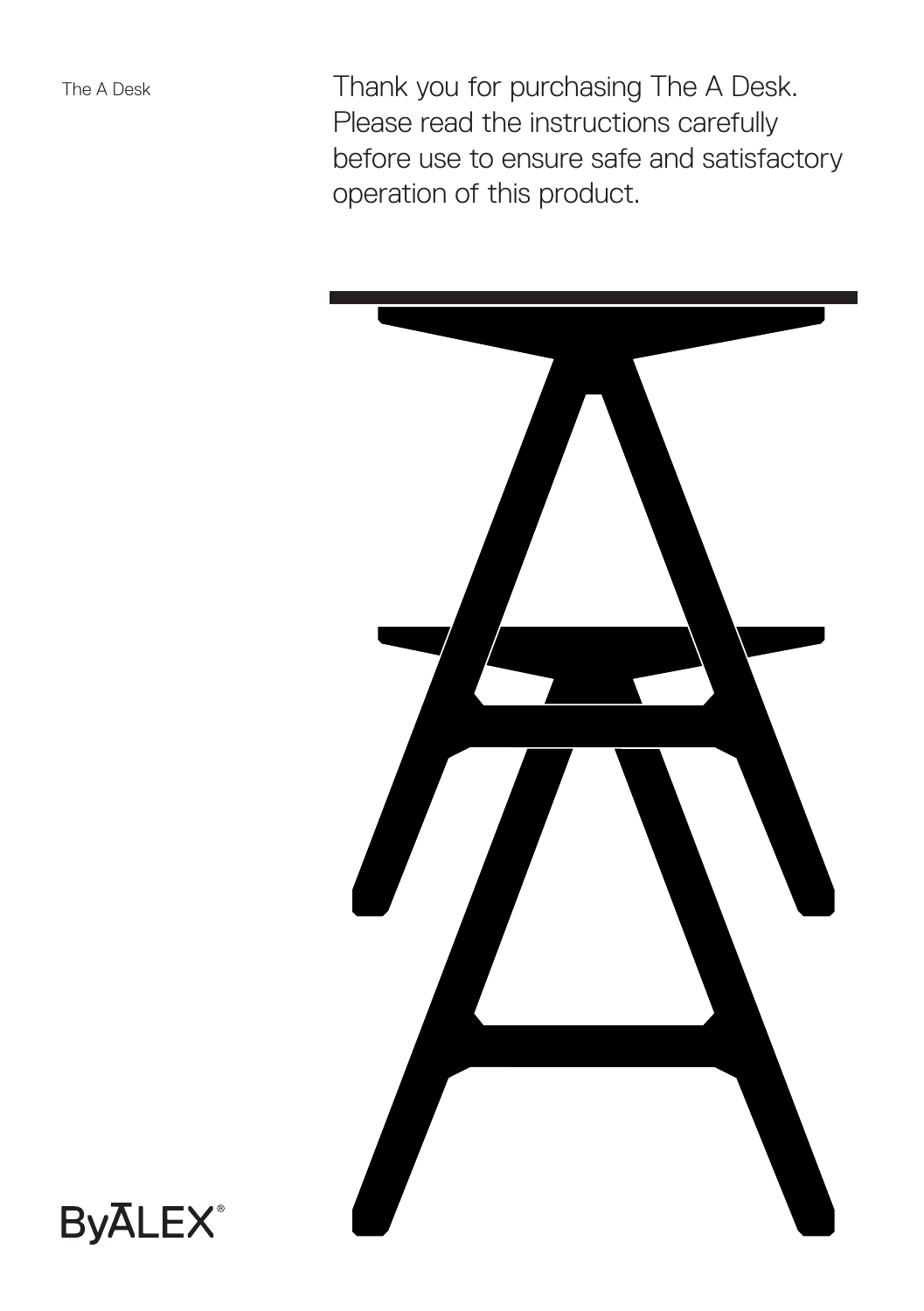# Pre-assembly preparation, fittings and parts checklist

Please ensure instructions are read in full before attempting to assemble this product.

## Necessary tools

Please check the box contents thoroughly before assembling this product. If components are missing, please contact the retailer from whom you bought this product. This product takes approximately 30 minutes to assemble for 2 persons. The fittings pack contains small items which should be kept away from young children.

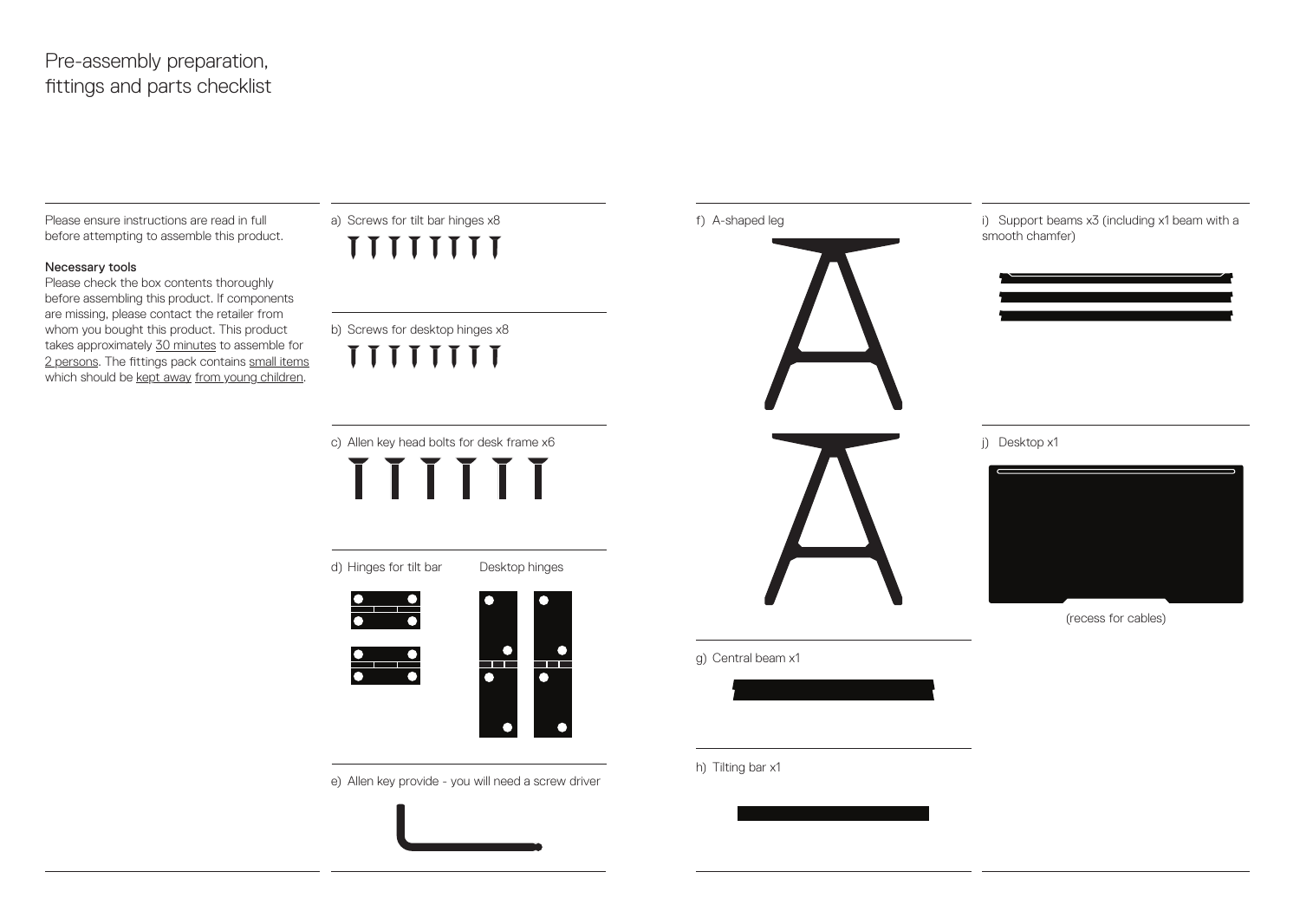1 Lift up an A-shaped leg (f) and insert support beams (i) into 2 Lift second A-shaped leg into place and insert support slots of legs (f) - with the chamfered beam into the marked slot. Screw bolts to hold in place (DO NOT TIGHTEN)



beams by screwing in bolts.



3 Slide the central beam (g) into place and secure with a bolt into each A-shaped leg.



**5** Screw desktop hinges onto A-shaped legs.



4 Now tighten up all bolts including the support beam's, ensuring that your desk frame is solid.



6 Turn the A Desk frame upside down and align the desktop hinges with the pilot holes (on rear side of desktop), located towards the straight edge.



7 Gently rotate the A Desk frame backwards by 90 degrees to allow you to screw the hinges into the desktop.

8 Align the screw holes with the pilot holes on the desktop and attach nice and tightly.



9 Screw hinges onto tiling bar. Then position the tilt bar on the 10 You now have a completed A Desk... albeit upside down! desktop, align the pilot holes and screw up tightly.





11 Rotate and lift the A Desk, taking care to hold together the desktop and A-frame (2 person job)... now get to work.